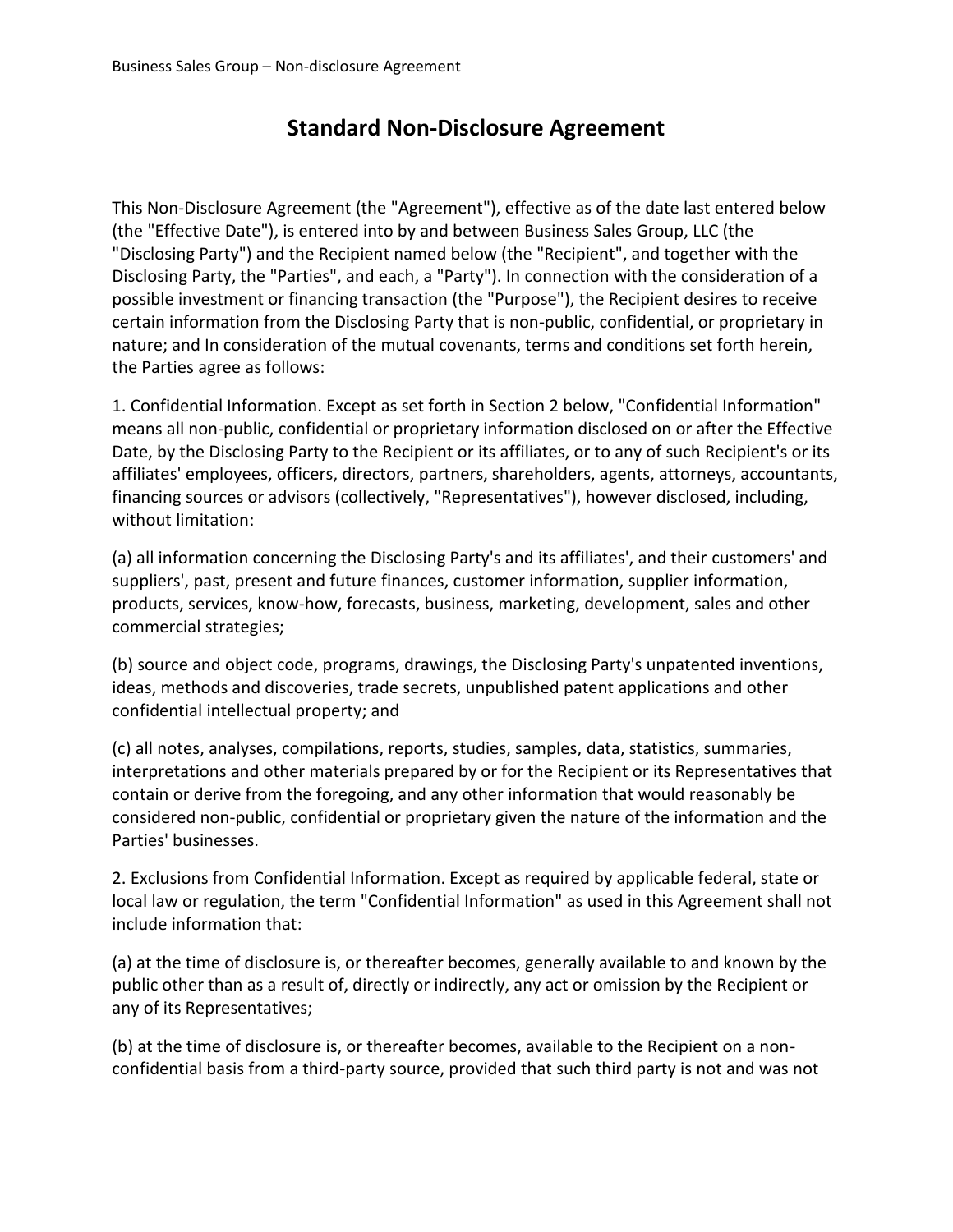prohibited from disclosing such Confidential Information to the Recipient by any contractual obligation;

(c) was known by or in the possession of the Recipient, as established by documentary evidence, prior to being disclosed by or on behalf of the Disclosing Party pursuant to this Agreement;

(d) was or is independently developed by the Recipient, as established by documentary evidence, without reference to Confidential Information; or

(e) is Residual Information. "Residual Information" means the ideas, know-how and techniques that would be retained in the unaided memory of an ordinary person skilled in the art, not intent on appropriating the proprietary information of the Disclosing Party, as a result of such person's access to, use, review, evaluation, or testing of the Confidential Information of the Disclosing Party for the purposes described herein. A person's memory is unaided if the person has not intentionally memorized the Confidential Information for the purpose of retaining and subsequently using or disclosing it. Nothing herein shall be deemed to grant to the Recipient a license under the Disclosing Party's intellectual property rights.

3. Recipient Obligations. The Recipient shall protect and safeguard the confidentiality of all Confidential Information with at least the same degree of care as the Recipient would protect its own confidential information, but in no event with less than a commercially reasonable degree of care; not use the Confidential Information, or permit it to be accessed or used, for any purpose other than the Purpose, including without limitation, to reverse engineer, disassemble, decompile or design around confidential intellectual property; not disclose any such Confidential Information to any person or entity, except to the Recipient's Representatives who need to know the Confidential Information in relation to the Purpose and are informed of the obligations hereunder and agree to abide by the same. Recipient will promptly notify the Disclosing Party of any unauthorized disclosure of Confidential Information or other breaches of this Agreement.

4. Required Disclosure. Any Disclosure by the Recipient or its Representatives of any of the Disclosing Party's Confidential Information pursuant to applicable federal, state or local law, regulation or a valid order issued by a court or governmental agency of competent jurisdiction (a "Legal Order") shall be subject to the terms of this Section. Prior to making any such disclosure, the Recipient shall make commercially reasonable efforts to provide the Disclosing Party with:

(a) prompt written notice of such requirement so that the Disclosing Party may seek a protective order or other remedy; and

(b) reasonable assistance in opposing such disclosure or seeking a protective order or other limitations on disclosure.

If, after providing such notice and assistance as required herein, the Recipient remains subject to a Legal Order to disclose any Confidential Information, the Recipient (or its Representatives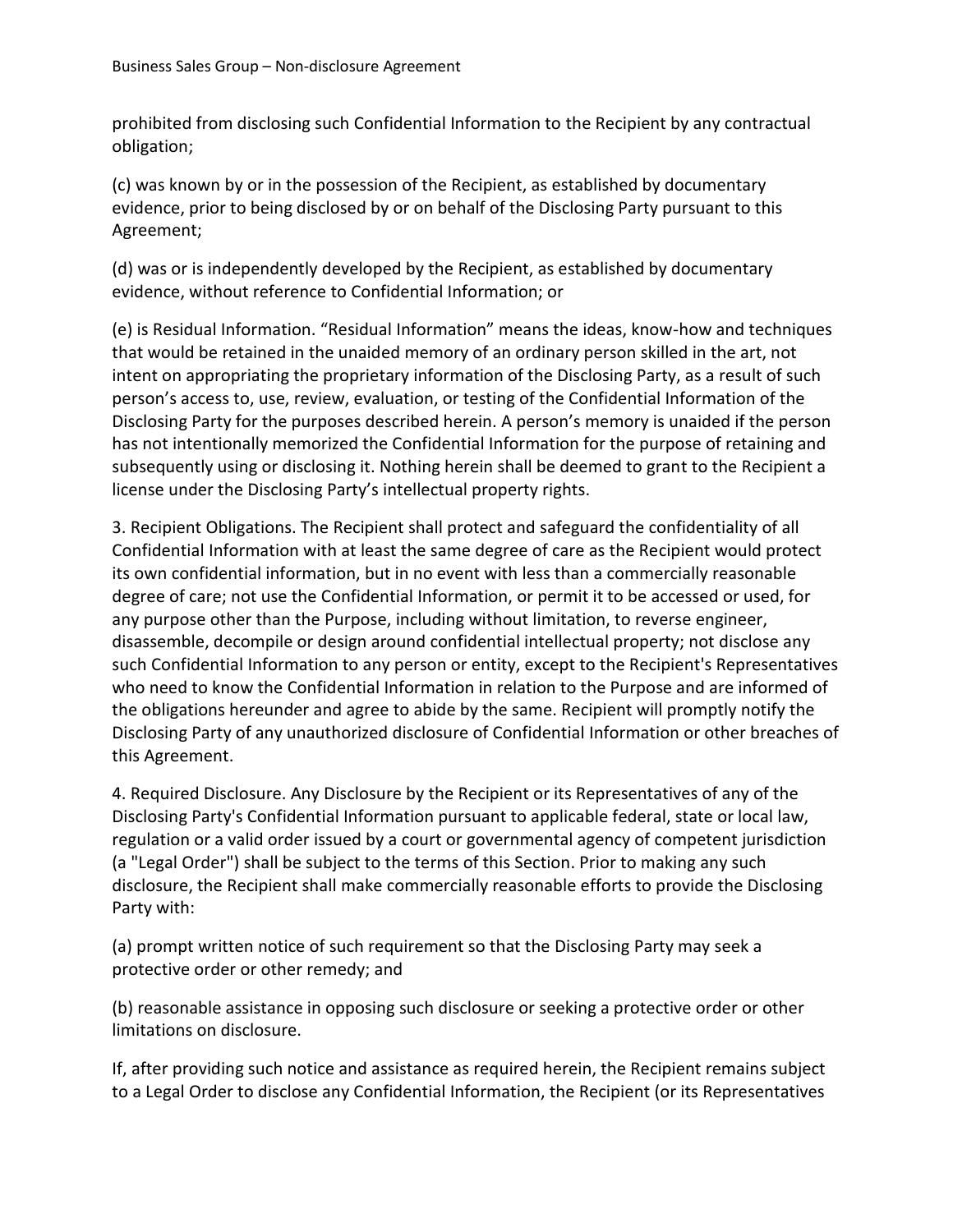or other persons to whom such Legal Order is directed) shall disclose only that portion of the Confidential Information which, on the advice of the Recipient's legal counsel, such Legal Order specifically requires.

5. Return or Destruction of Confidential Information. Upon the expiration or termination of this Agreement, or at the Disclosing Party's request at any time during the term of this Agreement, the Recipient and its Representatives shall promptly return to the Disclosing Party all copies, whether in written, electronic or other form or media, of the Disclosing Party's Confidential Information, or destroy all such copies and confirm the same in writing to the Disclosing Party; provided, that the Recipient and its Representatives may retain such Confidential Information as is necessary to enable it to comply with its reasonable document retention policies.

6. Term and Termination. The term of this Agreement shall commence on the Effective Date and shall expire 18 months from the Effective Date, provided that either Party may terminate this Agreement at any time by providing written notice to the other Party. Notwithstanding anything to the contrary herein, each Party's rights and obligations under this Agreement, irrespective of termination of this Agreement, shall survive until the 18 month anniversary of this Agreement, even after the return or destruction of Confidential Information by the Recipient (the "Confidential Period"), provided that for any and all trade secrets of the Disclosing Party, the Confidential Period shall last for as long as such Confidential Information qualifies as a trade secret under applicable federal, state and/or local law.

7. No Transfer of Rights, Title or Interest. The Disclosing Party hereby retains its entire right, title and interest, including all intellectual property rights, in and to all Confidential Information.

8. No Other Obligation. The Parties agree that this Agreement does not require or compel the Disclosing Party to disclose any Confidential Information to the Recipient, or obligate any party to enter into a business or contractual relationship. Either party may terminate discussions at any time.

9. Remedies. The Recipient acknowledges and agrees that money damages might not be a sufficient remedy for any breach or threatened breach of this Agreement by the Recipient or its Representatives. Therefore, in addition to all other remedies available at law, the Disclosing Party shall be entitled to seek specific performance and injunctive and other equitable relief as a remedy for any such breach or threatened breach, and the Recipient hereby waives any requirement for the securing or posting of any bond or the showing of actual monetary damages in connection with such claim.

10. Non-Solicitation and Non-Circumvention. During the term of this Agreement and for a period of twelve (12) months after the expiration or termination of this Agreement, without the Disclosing Party's prior written consent, the Recipient and its Representatives shall not contact or solicit an employee of the Disclosing Party for the purpose of hiring them, solicit the business of any client, customer or licensee of the Disclosing Party or outside of the ordinary course of business, directly or indirectly contact or participate in communications with any disclosed